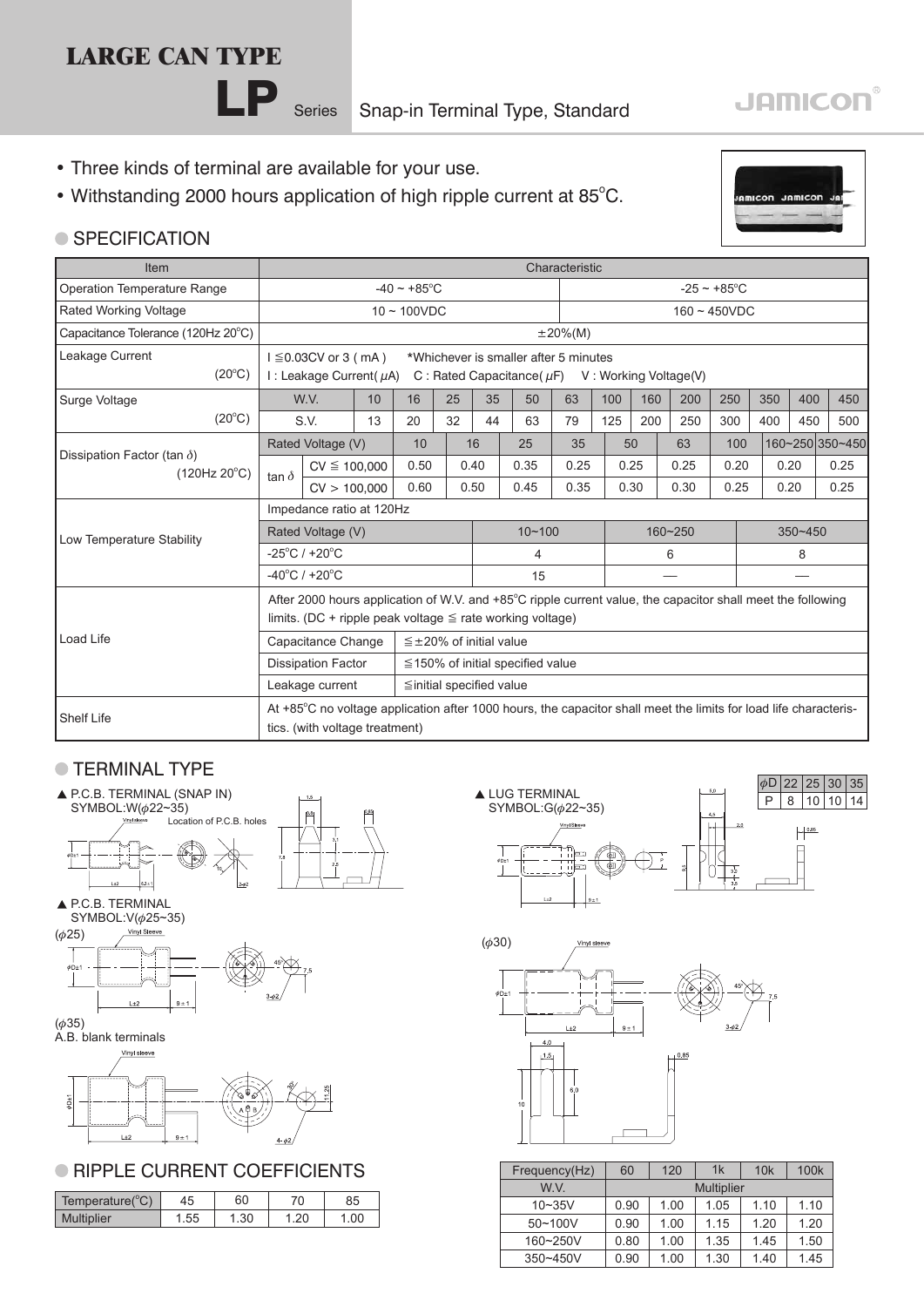

| CASE SIZE & MAX RIPPLE CURRENT |                           | Case size  | Max ripple current: A(rms) | : $D \times L$<br>$85^{\circ}$ C | (mm)<br>120Hz |            |        |            |        |
|--------------------------------|---------------------------|------------|----------------------------|----------------------------------|---------------|------------|--------|------------|--------|
|                                | V(Code)                   |            | 10(1A)                     |                                  | 16(1C)        |            | 25(1E) |            | 35(1V) |
| μF                             | Item<br>$\mathcal{L}$ ode | <b>DxL</b> | R.C.                       | <b>DxL</b>                       | R.C.          | <b>DxL</b> | R.C.   | <b>DxL</b> | R.C.   |
| 3300                           | 332                       |            |                            |                                  |               | 22x25      | 2.03   | 22x25      | 2.04   |
|                                |                           |            |                            |                                  |               | 25x25      | 2.09   | 25x25      | 2.10   |
|                                |                           |            |                            | 22x25                            | 1.81          | 22x30      | 2.43   | 22x30      | 2.41   |
| 4700                           | 472                       |            |                            | 25x25                            | 2.21          | 25x25      | 2.31   | 30x25      | 2.44   |
|                                |                           |            |                            | 22x25                            | 2.40          | 22x35      | 2.87   | 22x40      | 2.98   |
| 6800                           | 682                       |            |                            | 25x25                            | 2.47          | 30x25      | 2.72   | 30x30      | 2.86   |
|                                |                           | 22x25      | 2.39                       | 22x30                            | 2.70          | 22x40      | 3.16   | 22x45      | 3.25   |
| 8200                           | 822                       | 25x25      | 2.46                       | 30x25                            | 2.73          | 30x30      | 3.03   | 35x30      | 3.42   |
|                                |                           | 22x30      | 2.69                       | 22x35                            | 3.00          | 22x45      | 3.45   | 25x45      | 3.41   |
| 10000<br>103                   |                           | 25x25      | 2.57                       | 30x25                            | 2.84          | 30x30      | 3.14   | 35x30      | 3.51   |
|                                |                           | 22x30      | 2.81                       | 22x40                            | 3.30          | 22x50      | 3.74   | 25x50      | 3.68   |
| 12000                          | 123                       | 30x25      | 2.84                       | 30x30                            | 3.16          | 35x30      | 3.75   | 35x35      | 3.84   |
|                                |                           | 22x35      | 3.14                       | 22x45                            | 3.62          | 25x45      | 3.78   | 30x45      | 4.08   |
| 15000                          | 153                       | 30x25      | 2.97                       | 35x25                            | 3.55          | 35x30      | 3.89   | 35x40      | 4.47   |
|                                |                           | 22x45      | 3.79                       | 25x45                            | 4.25          | 30x50      | 4.94   | 35x45      | 5.68   |
| 22000                          | 223                       | 30x30      | 3.45                       | 35x30                            | 4.37          | 35x40      | 5.17   |            |        |
|                                |                           | 25x45      | 4.99                       | 30x45                            | 5.48          | 35x50      | 6.95   | 35x70      | 8.42   |
| 33000                          | 333                       | 35x30      | 4.89                       | 35x40                            | 6.01          |            |        |            |        |
|                                |                           | 30x45      | 5.97                       | 35x45                            | 7.53          | 35x60      | 8.97   |            |        |
| 47000                          | 473                       | 35x40      | 6.54                       |                                  |               |            |        |            |        |
|                                |                           | 35x50      | 8.64                       | 35x60                            | 10.24         |            |        |            |        |
| 68000                          | 683                       |            |                            |                                  |               |            |        |            |        |

|       | V(Code)             |            | 50(1H) |            | 63(1J) | 100(2A)    |      |  |
|-------|---------------------|------------|--------|------------|--------|------------|------|--|
| μF    | <b>Item</b><br>Code | <b>DxL</b> | R.C.   | <b>DxL</b> | R.C.   | <b>DxL</b> | R.C. |  |
| 820   | 821                 |            |        |            |        | 22x30      | 1.55 |  |
|       |                     |            |        |            |        | 25x25      | 1.54 |  |
|       |                     |            |        | 22x25      | 1.42   | 22x30      | 1.71 |  |
| 1000  | 102                 |            |        | 25x25      | 1.46   | 30x25      | 2.20 |  |
|       |                     |            |        | 22x25      | 1.74   | 22x40      | 2.38 |  |
| 1500  | 152                 |            |        | 30x25      | 1.81   | 35x30      | 2.54 |  |
|       |                     | 22x25      | 1.92   | 22x30      | 2.08   | 25x45      | 2.77 |  |
| 2200  | 222                 | 25x25      | 1.98   | 30x25      | 2.10   | 35x30      | 2.85 |  |
|       | 332                 | 22x35      | 2.51   | 22x45      | 2.81   | 30x45      | 3.27 |  |
| 3300  |                     | 30x25      | 2.38   | 35x25      | 2.76   | 35x35      | 3.39 |  |
|       | 472                 | 22x40      | 2.89   | 25x45      | 3.11   | 35x45      | 4.01 |  |
| 4700  |                     | 35x25      | 2.99   | 35x30      | 3.20   |            |      |  |
|       |                     | 25x45      | 3.37   | 30x45      | 3.54   | 35x60      | 4.85 |  |
| 6800  | 682                 | 35x30      | 3.46   | 35x35      | 3.68   |            |      |  |
|       |                     | 25x50      | 3.62   | 30x50      | 3.81   | 35x70      | 5.30 |  |
| 8200  | 822                 | 35x35      | 3.79   | 35x40      | 3.99   |            |      |  |
|       |                     | 30x45      | 3.72   | 35x50      | 4.48   | 35x70      | 5.49 |  |
| 10000 | 103                 | 35x35      | 3.86   |            |        |            |      |  |
|       |                     | 35x45      | 4.53   | 35x60      | 5.13   |            |      |  |
| 12000 | 123                 |            |        |            |        |            |      |  |
|       |                     | 35x50      | 5.30   |            |        |            |      |  |
| 15000 | 153                 |            |        |            |        |            |      |  |